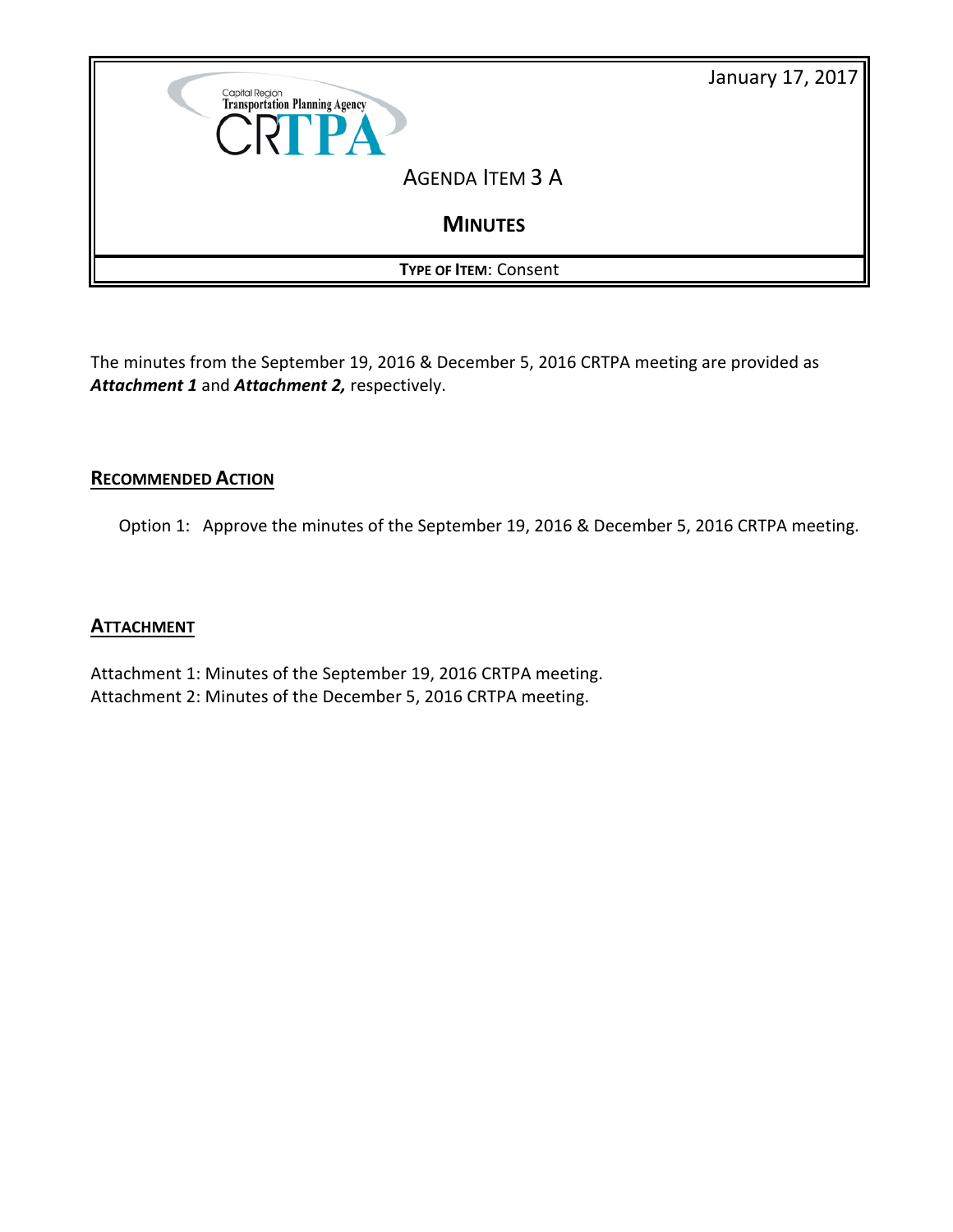# ATTACHMENT 1



#### **CRTPA BOARD**

MEETING OF MONDAY, SEPTEMBER 19, 2016 AT 1 PM

CITY OF TALLAHASSEE COMMISSION CHAMBERS 300 S. ADAMS STREET TALLAHASSEE, FL 32301

#### **MEETING MINUTES**

#### **MEMBERS PRESENT:**

Betsey Barfield, Chair, Jeffferson County Randy Merritt, Wakulla County Anthony Viegbesie, Gadsden County Rosanne Wood, Leon County Schools Kristin Dozier, Leon County Nick Maddox, Leon County Nancy Miller, City of Tallahassee Curtis Richardson, City of Tallahassee

**STAFF PRESENT:** Greg Slay, CRTPA; Jack Kostrzewa, CRTPA; Lynn Barr, CRTPA; Colleen Roland, CRTPA; Greg Burke, CRTPA; Yulonda Mitchell, CRTPA; Thornton Williams, CRTPA Attorney; Mike Lewis, Traffic Safety Engineer, FDOT; Susan Joel, CARDNO.

Commissioner Barfield opened the meeting with an introduction of the new CRTPA Director, Mr. Greg Slay.

### **1. AGENDA MODIFICATIONS**

Mr. Slay noted the additional information for Agenda Item 6D. This was the CMAC/TAC actions. He explained the meeting date was changed and actions were taken after the current agenda was distributed. This was a part of Item 6D.

Commissioner Barfield noted, it was requested by Commissioner Viegbesie to move Item 6D and Item 6E to Item 6A.

### **2. AWARDS AND SPECIAL PRESENTATIONS**

Commissioner Barfield and Commissioner Viegbesie presented the CRTPA Twelfth Annual Transportation Disadvantaged Awards. Mr. Nate Brown, Big Bend Transit of Gadsden County, Driver of the Year 2016 and Mr. Robert Adams, Big Bend Trasit of Jefferson County, Edward B. Waters Safety Award.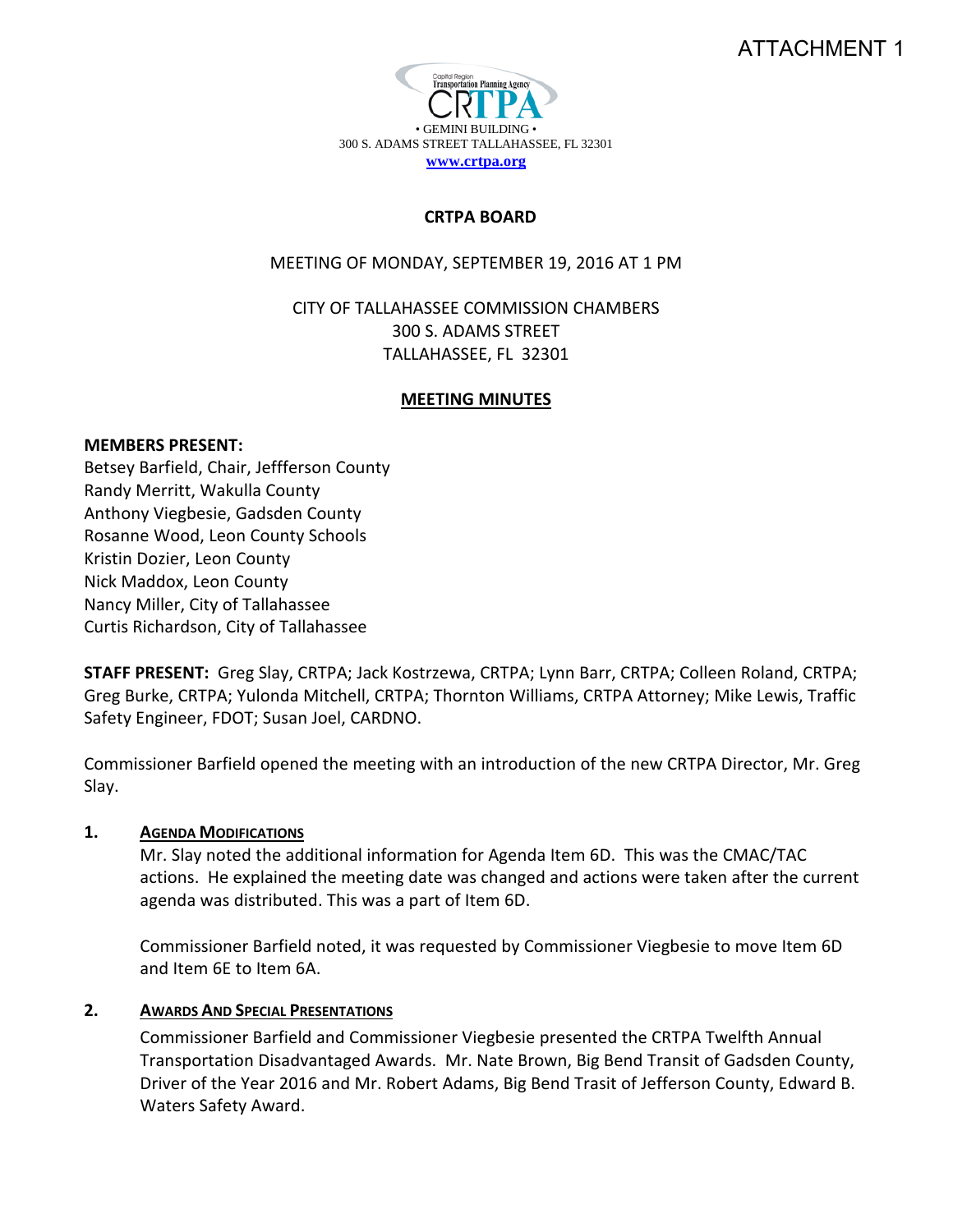Commissioner Barfield presented a special award to Jack Kostrzewa for serving as the interim Executive Director for the CRTPA.

## **3. CONSENT AGENDA**

- **A. Minutes of the June 20, 2016 CRTPA Board Meeting**
- **B. CRTPA Fiscal Year 2017 Budget (Pulled for Discussion)**
- **C. CRTPA 2016 Calendar Revision**
- **D. Legal Services Contract Extension**

**Board Action: Commissioner Merritt made a motion to accept the consent agenda with the modification. Commissioner Miller seconded the motion. The motion was unanimously approved.** 

# **4. CONSENT ITEMS PULLED FOR DISCUSSION**

# **3.B CRTPA Fiscal Year 2017 Budget**

Commissioner Richardson pulled item 3.B for discussion. Commissioner Richardson had questions about the intern pay increase as well as the cost of living increase for the regular full-time employees. Mr. Slay stated the intern pay increase would be retroactive as the agenda item indicated, unless the board indicated otherwise. The outlined cost of living increase should be reflected as 2%, not 2.5% as the item stated.

**Board Action: Commissioner Merritt made a motion to approve the CRTPA Fiscal Year 2017 Budget with the modification noted. Commissioner Miller seconded the motion. The motion was unanimously passed.** 

# **5. ROLL CALL VOTE AGENDA ITEMS**

# **A. Fiscal Year (FY) 2017 – FY 2021 Transportation Improvement Program (TIP) Amendment**

The CRTPA FY 2017 – FY 2021 TIP is proposed to be amended to reflect the following:

- US 90 (Monroe Street to Buck Lake Road) (Project #4395711): Add funding for lighting in FY 17.
- US 90/W. Tennessee Street (Blountstown Highway to N. Duval Street) (Project #4395741): Add funding for lighting in FY 17.
- US 27 (Ross Road to Call Street) (Project #4395751): Add funding for lighting in FY 17.
- W. Pensacola Street (Appleyard Drive to Chapel Drive) (Project #4395791): Add funding for lighting in FY 17.
- Lake Bradford Road (Levy Avenue to Jackson Bluff Road) (Project #4395801): Add funding for lighting in FY 17.

Mike Lewis, FDOT Traffic Safety Engineer, stated these projects are a part of a statewide project to increase safety at intersections. These locations have had accidents with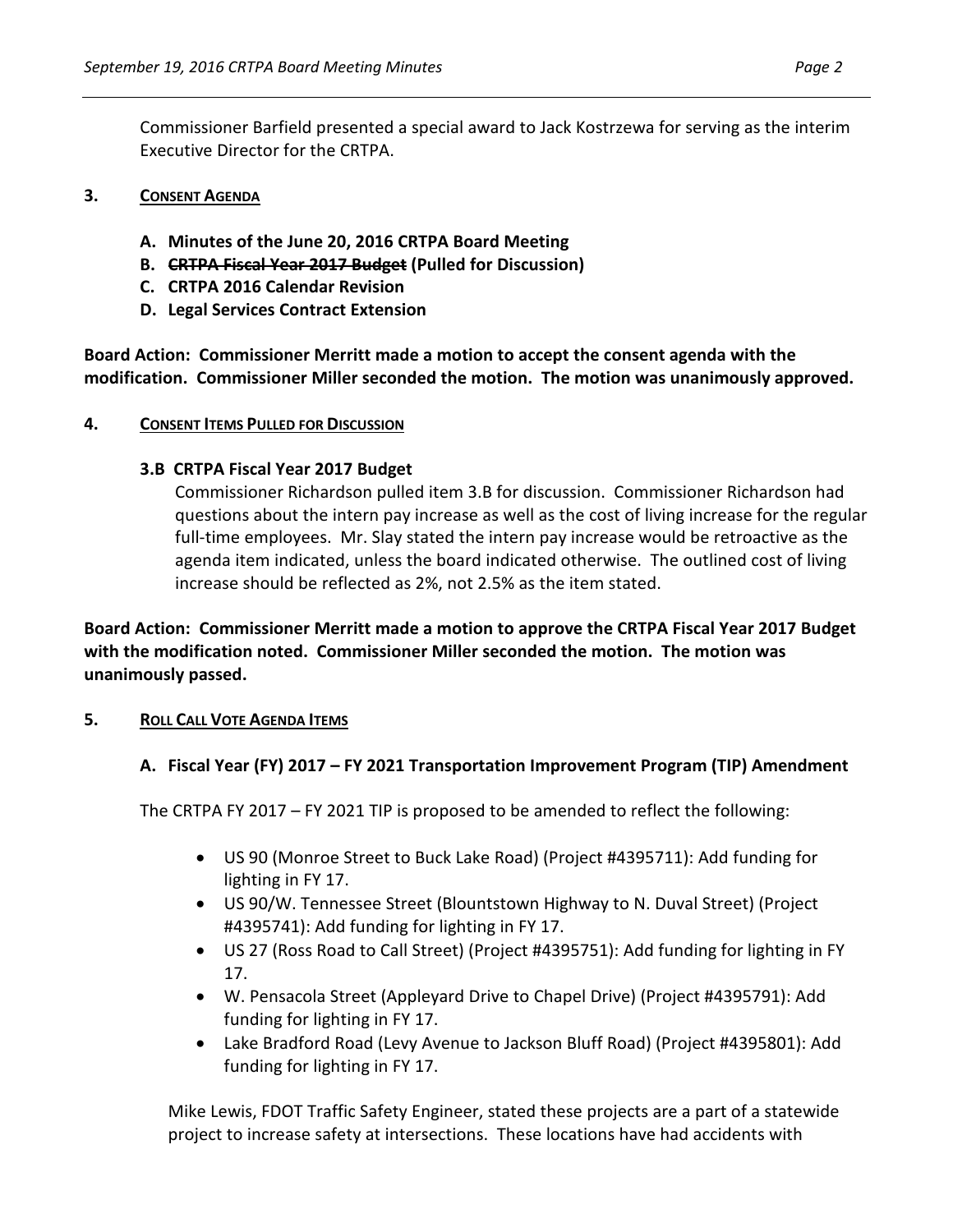pedestrian fatalities at night and these projects would upgrade the intersections to add LED lighting and increase safety in these intersections. Mr. Lewis noted these corridors have the highest statistics statewide and those projects were advanced based on that criteria.

Commissioner Dozier expressed concerns with aligning the projects with Blueprint projects to use funds most efficiently. Mr. Slay stated Blueprint and CRTPA staff were working together to address the concern.

**Board Action: Commissioner Merritt made a motion to accept the Fiscal Year (FY) 2017 – FY 2021 Transportation Improvement Program (TIP) Amendment. Commissioner Bowen seconded the motion for further discussion. A roll call vote was taken and the motion was unanimously passed.**

### **6. CRTPA ACTION**

# **A. CRTPA Fiscal Year (FY) 2018 – FY 2022 Priority Project Lists** *(Agenda Modification 6D)*

Annually, the CRTPA adopts Priority Project Lists (PPLs) in ranked order to provide the FDOT project funding direction as the state agency proceeds with the annual development of the State Work Program. This year, the following PPLs have been developed for CRTPA Board approval:

Mr. Burke stated the board would review six Priority Lists and outlined each, highlighting the items and changes to the lists for FY 2018-FY 2022 compared to last year.

# **1. Regional Mobility Plan (RMP) Roadways Priority Project List**

This list is the same as last year but some projects are updated to reflect phases of funding received in last year's program. He noted the Capital Circle SW (Springhill to Orange Avenue) project was funded for construction, but in the outer FY 2021 and will remain on the list until it moves within the first three years of the work program. Mr. Burke stated the Board in past years has set aside funds (\$1 million) to first fund bike

Commissioner Dozier stated a constituent asked about the removal of the Bike/Pedestrian projects that had been removed from the list within the urban area. Mr. Burke stated the Bike/Pedestrian projects had been moved to a separate list for Bike/Pedestrian projects.

**Board Action: Commissioner Merritt made a motion to approve the Regional Mobility Plan Roadways Priority Project List. Commissioner Bowen seconded the motion. The motion was unanimously passed.** 

and pedestrian projects that are on the Bike/Pedestrian Priority List.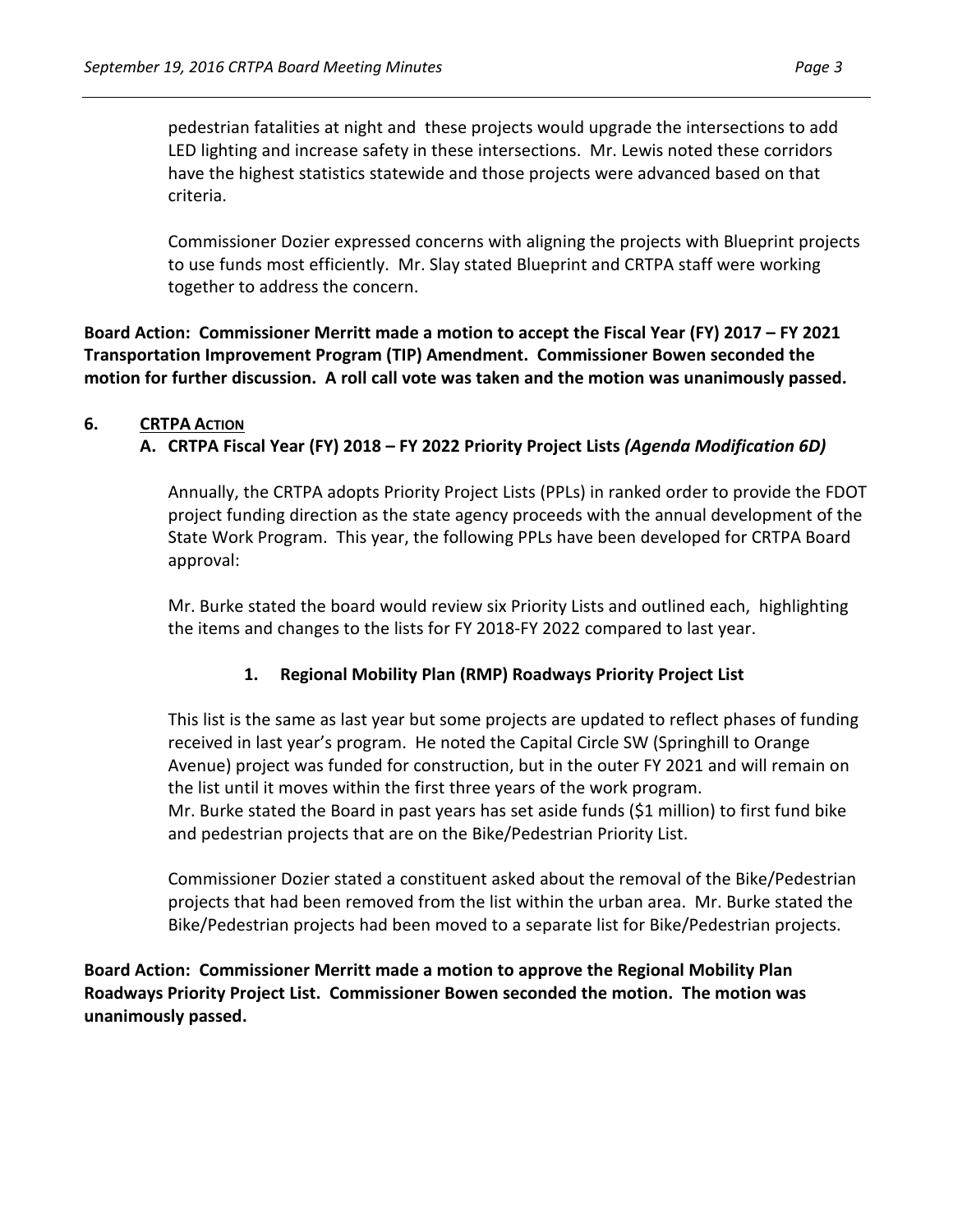# **2. Regional Mobility Plan (RMP) Bicycle and Pedestrian Priority Project List**

Mr. Burke stated this list is the same as last year.He noted the project on Glenview Drive (Thomasville to Meridian) has been funded for construction, but in FY 2021, and would remain on the list until it moves within the first three years of the work program. He also noted the Florida Arts Trail in Gadsden County has been recommended to stay on the list, but not move forward with the next phase. The PD&E phase has been completed. The City of Quincy has submitted their concerns with the project. Staff recommended a delay on the project until all of the issues were resolved.

**Board Action: Commissioner Merritt made a motion to approve the Regional Mobility Plan (RMP) Bicycle and Pedestrian Priority Project List. Commissioner Miller seconded the motion. The motion was unanimously passed.** 

> **3. Transportation Regional Incentives Program (TRIP) Priority Project List** Mr. Burke stated there were two projects on this list. The Weems Road and Welaunee Road Extention projects were added to this priority list. Mr. Slay pointed out the funding would be in FY 2021.

**Board Action: Commissioner Merritt made a motion to approve the Transportation Regional Incentives Program (TRIP) Priority Project List. Commissoner Miller seconded the motion. The motion was unanimously passed.** 

> **4. Transportation Systems Management (TSM) Priority Project List** Mr. Burke stated the projects on this priority list were all new. He noted the projects from last year's list have all been funded. The recommended projects were a Pedestrian Safety project on South Adams (Paul Russell to Orange Avenue) and another on Thomasville Road (Midtown). Also on the list are Capital Circle Southeast (Tram Road to Woodville Highway) and an improvement on Monroe Street (@Brevard Street).

**Board Action: Commissioner Richardson made a motion to approve the Transportation Systems Management (TSM) Priority Project List. Commissioner Miller seconded the motion. The motion was unanimously passed.** 

# **5. StarMetro Priority Project List**

Mr. Burke stated this list was developed by the StarMetro department and only needs to pass through the CRTPA and noted StarMetro's staff was available for questions.

# **Board Action: Commissioner Ricahrdson made a motion to approve the StarMetro Priority Project List. Commissioner Bowen seconded the motion. The motion was unanimously passed.**

# **6. Tallahassee International Airport Priority Project List**

Mr. Burke stated this list was developed by the Tallahassee International Airport and only needs to pass through the CRTPA.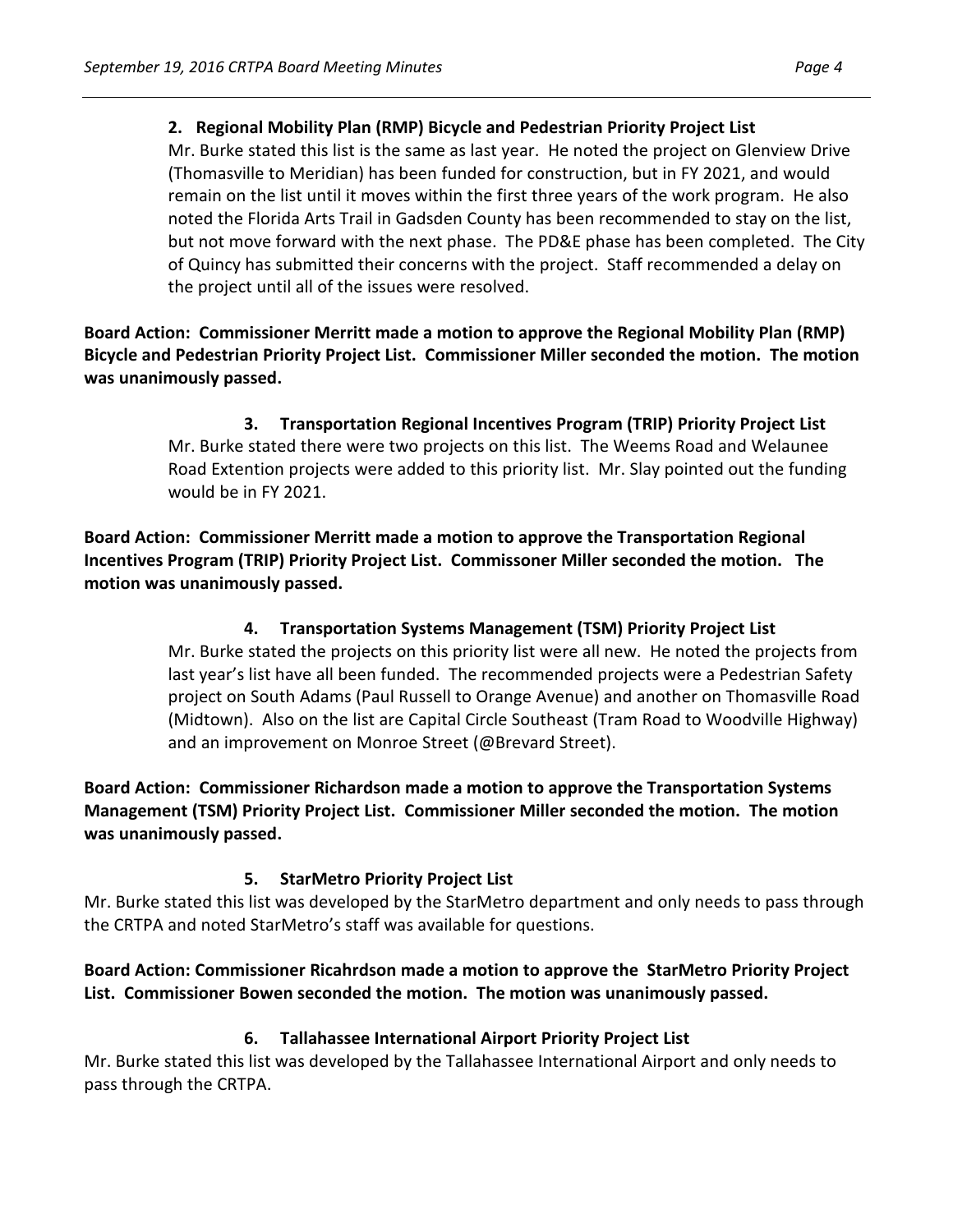**Board Action: Commissioner Merritt made a motion to approve the Tallahassee International Airport Priority Project Lists. Commissioner Miller seconded the motion. The motion was unanimously passed.** 

### **B. Lafayette Paseos Project Funding** *(Agenda Modification)*

This agenda item provides a funding update on the status of this Transportation Alternatives (formerly "Transportation Enhancement") project that received construction funding in 2016.

Mr. Slay stated this was a Transportation Alternatives Program (TAP) project that was funded several years ago.The City of Tallahassee has sponsored this project. He noted the City of Tallahassee has received bids for the project and there were funding deficits (\$120,000). The City of Tallahassee has requested the CRTPA provide a portion of the TAP funds to match the City's portion (\$62,000). Commissioner Miller noted the City of Tallahassee had not approved the \$62,000, due to a technicality relating to the contractor and stated it would be revisited at a regular City Commission meeting on (9/28/16). Staff was requesting approval of \$62,000 of TAP funds to assist with this project.

# **Board Action: Commissioner Merritt made a motion to approve the Lafayette Paseos Project Funding. Commissoner Miller seconded the motion. The motion was unanimously passed.**

### **C. FDOT Thomasville Road (Midtown) Safety Recommendations**

This agenda item provides FDOT recommendations related to the CRTPA request that the Midtown area of Thomasville Road be studied to address potential safety improvements for all users.

Mike Lewis, outlined the project recommendations for the FDOT Thomasville Road Safety Recommendations, which would include additional lighting, upgrade crosswalks, pedestrian signals and pedestrian refuge, and install a new intersection. Mr. Lewis discussed the second phase of the project which includes the round- a-bout at Thomasville Road and  $7<sup>th</sup>$ Avenue. He noted the coordior and proposed round about needs further study.

**Board Action: Commissioner Dozier made a motion to request an agenda item analyzing the proposed recommendations with what could be funded between the FDOT, City, Blueprint and the County to include more retail, entertainment and resturant opportunities within the corridor. Commissioner Miller seconded the motion. The motion was unanimously passed.**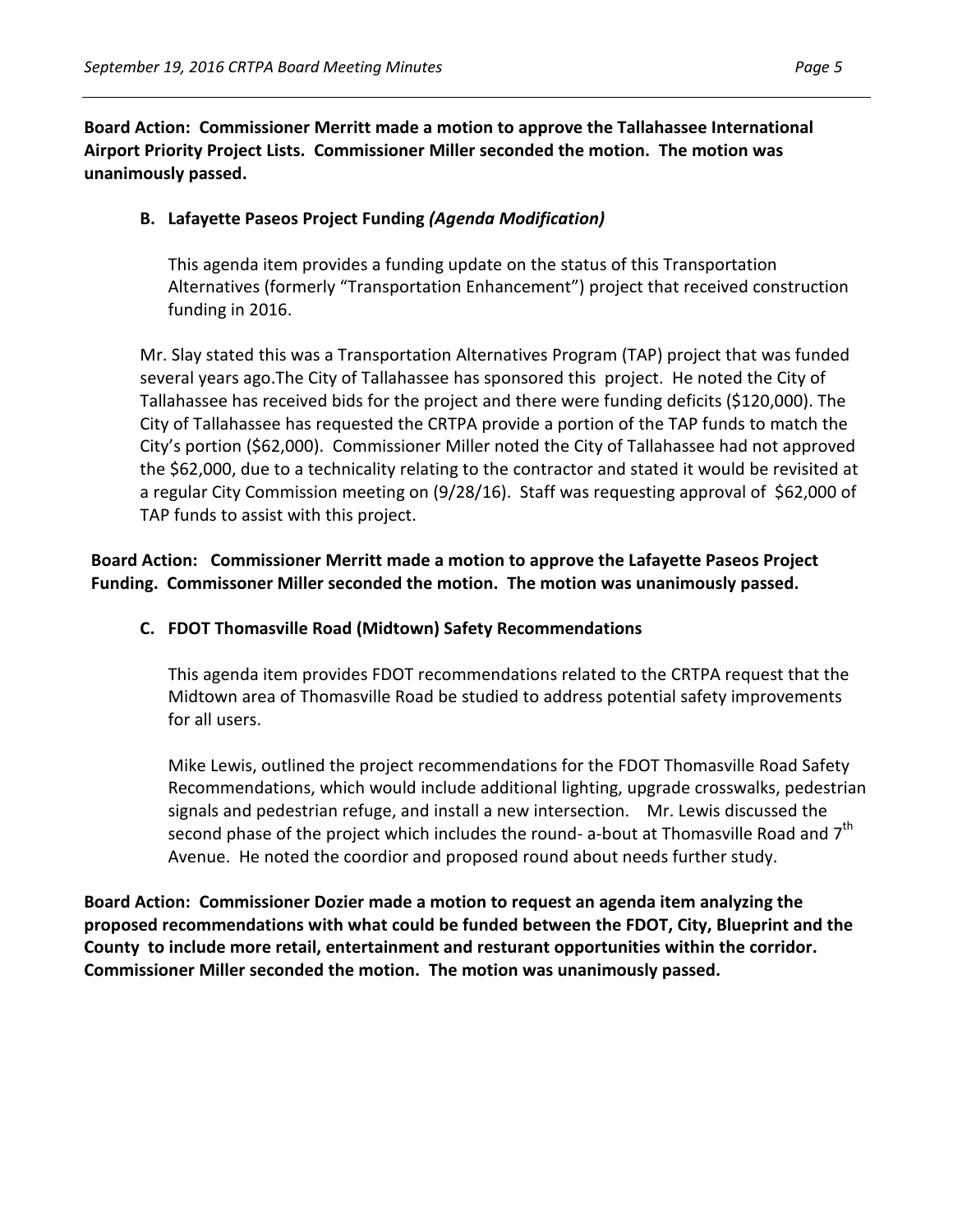## **D. FDOT Adams Street Safety Recommendations**

This agenda item provides FDOT recommendations related to the CRTPA request that the Adams Street corridor be studied related to safety concerns.

Mr. Lewis outlined the parameters of the study. He presented the recommendations for the corridor. The recommendations were: to relocate the bus stop, install an additional croswalk with full mid-block traffic signal and pedestrian refuge and provide access management strategy to force turns at specific locations within the corridor.

# **Board Action: Commissioner Dozier requested an agenda item to study the South Monroe and Orange Avenue corridors and discuss them as a whole. Commissioner Merritt seconded the motion. The motion was unanimously passed.**

### **E. CRTPA Regionally Significant Roadways**

This agenda item seeks to update the agency's Regionally Significant Roadways Map in order to better position the agency and its transportation partners to qualify for Transportation Regional Incentive Program (TRIP) funding.

Mr. Slay provided information on the program.

**Board Action: Commissioner Merritt made a motion to approve the CRTPA Regionally Significant Roadways Map. Commissioner Miller seconded the motion. The motion was unanimously passed.** 

### **F. South Quincy Loop Kick off**

The FDOT will kick off the South Quincy Loop roadway project.

### **Board Action: This item was informational, therefore no action was taken**.

- **7. EXECUTIVE DIRECTOR'S REPORT**
- **8. CRTPA INFORMATION**
	- **A. Florida MPOAC Agenda**
	- **B. TIP Administrative Amendments**
	- **C. Correspondence**
	- **D. Future Meeting Dates (Next Meeting: October 17 Retreat)**
	- **E. Committee Actions (Citizen's Multimodal Advisory Committee/ Technical Advisory Committee/Transportation Disadvantaged Coordinating Board)**
- **9. CRTPA CITIZEN COMMENT**

None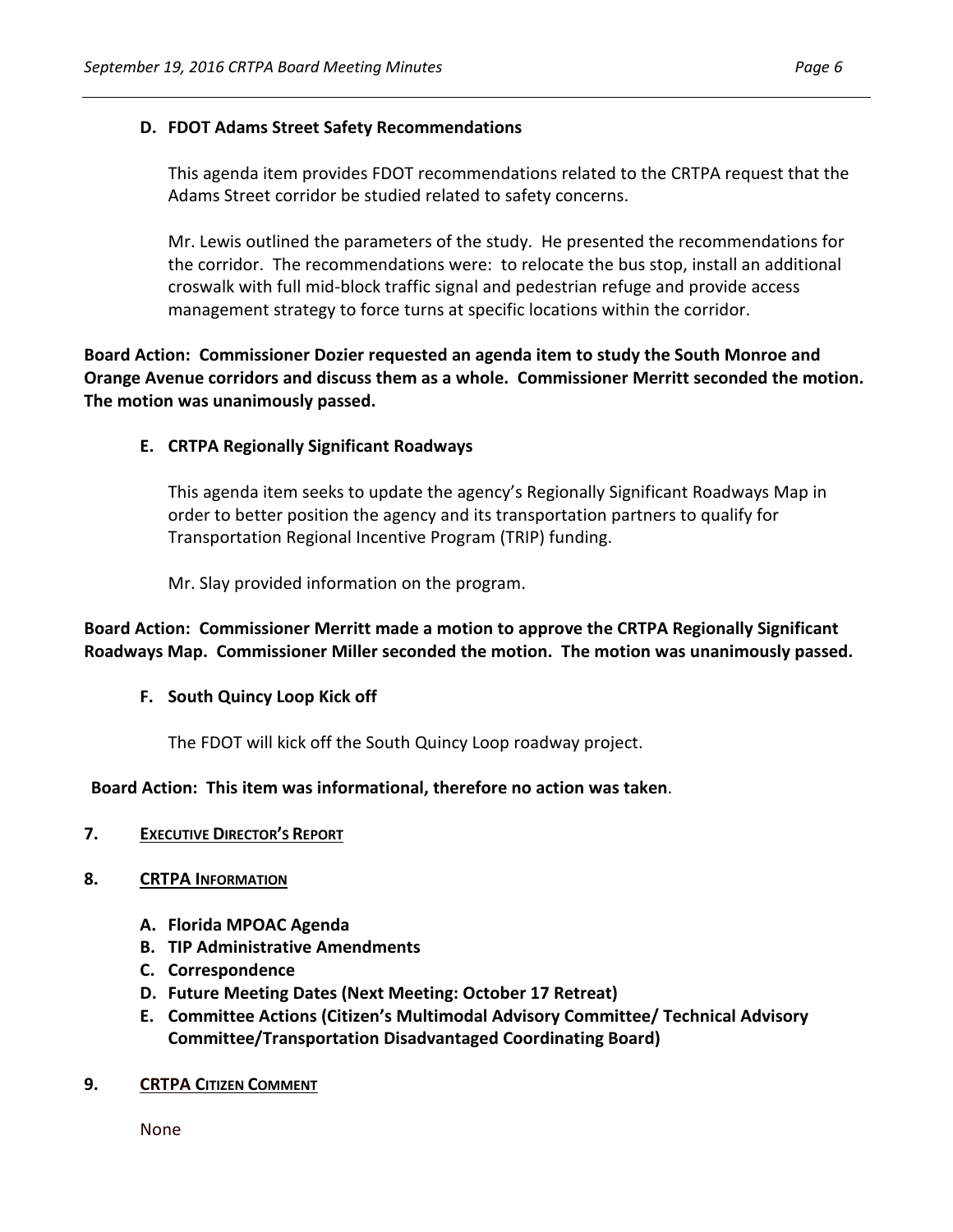# **10. ITEMS FROM CRTPA BOARD MEMBERS**

Meeting was adjourned at 2:15 PM

**Attested:**

**Yulonda Mitchell, Recording Secretary <b>Betsy Barfield, Chair** 

**\_\_\_\_\_\_\_\_\_\_\_\_\_\_\_\_\_\_\_\_\_\_\_\_\_\_\_\_\_\_\_** \_\_\_ \_\_\_\_\_\_\_\_\_\_\_\_\_\_\_\_\_\_\_\_\_\_\_\_\_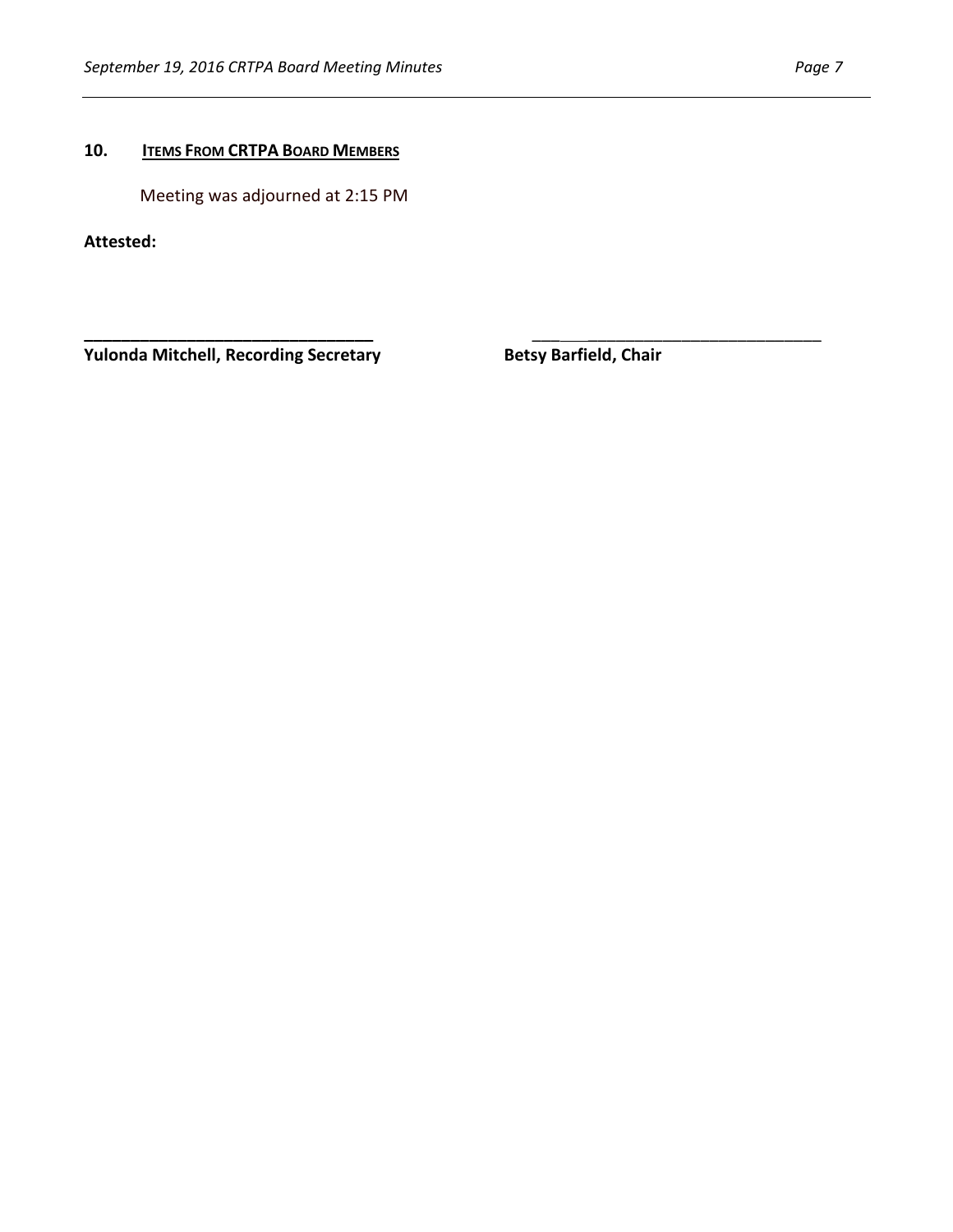# ATTACHMENT 2



# **CRTPA BOARD**

# MEETING OF MONDAY, DECEMBER 5, 2016 AT 1:30 PM

CITY OF TALLAHASSEE COMMISSION CHAMBERS 300 S. ADAMS STREET TALLAHASSEE, FL 32301

# **MEETING MINUTES**

### **MEMBERS PRESENT:**

Betsey Barfield, Chair, Jeffferson County Randy Merritt, Wakulla County Anthony Viegbesie, Gadsden County Rosanne Wood, Leon County Schools Kristin Dozier, Leon County Nick Maddox, Leon County John Dailey, Leon County Nancy Miller, City of Tallahassee Curtis Richardson, City of Tallahassee

**STAFF PRESENT:** Greg Slay, CRTPA; Jack Kostrzewa, CRTPA; Lynn Barr, CRTPA; Colleen Roland, CRTPA; Greg Burke, CRTPA; Yulonda Mitchell, CRTPA; Thornton Williams, CRTPA Attorney; Mike Lewis, Suzanne Lex, FDOT; Phillip Gainer, FDOT Secretary; Jarred Purdue, FDOT; Tim Smith, FDOT; Regina Battles, FDOT; Ray Kirkland, FDOT; Allisa Bringinger, FDOT; Vicki Kent, FDOT; Starsky Harrell, FDOT; Carter Johnson, FDOT

# **1. AGENDA MODIFICATIONS**

**A. FYs 2017 & 2018 Unified Planning Work Program Amendment**

# **2. CONSENT AGENDA**

**Board Action: Commissioner Merritt made a motion to accept the consent agenda. Commissioner Nick Maddox seconded the motion. The motion was unanimously passed.**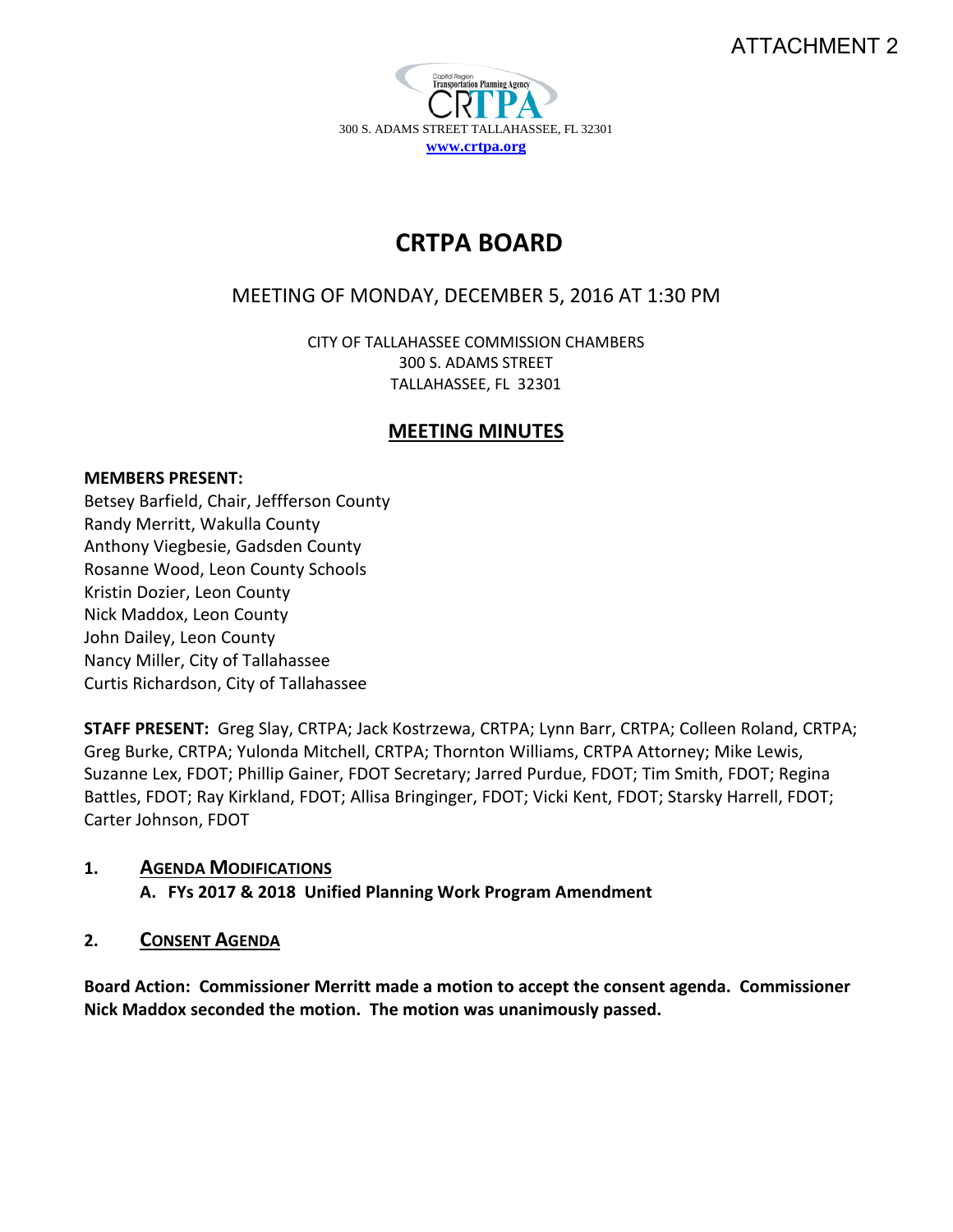## **3. CONSENT ITEMS PULLED FOR DISCUSSION**

## **4. ROLL CALL VOTE AGENDA ITEMS**

### **A. Connections 2040 Regional Mobility Plan (RMP) Modification**

Mr. Slay stated the modification to the Connections 2040 Reginal Mobility Plan, extend the limits of Orange Avenue (Project ID 1554) from South Adams Street to South Monroe Street.

The Connections 2040 Regional Mobility Plan, the CRTPA's long range transportation plan, is proposed to be modified to reflect the following:

- Revise the Orange Avenue project to extend limits eastwards to South Monroe Street.
- Update the RMP funding table to reflect the Project Development and Environment Study timeline from Tier 2 to Tier 1.

#### Discussion:

Commisisoner Viegbesie stated there were projects within Gadsden County. He listed those projects as 1) Bridge at SR 161. This could be replaced while the resurfacing is being completed. 2) Attapugus Highway, widened with shoulders. Areas are unsafe for pedestrians or bicyclist. 3) Pat Thomas roadway crossing. (Pat Thomas Parkway and Highway 90)

Mr. Slay explained that these projects are usually not added to the RMP and Mr. Slay stated he would meet with Commissioner Viegbesie to gain a better understanding of the request. Typically, shoulder widenings are not a part of the RMP.

**Board Action: Commisssioner Merritt made a motion to accept the Connections 2040 Regional Mobility Plan (RMP) Modification. Commissioner Miller seconded the motion. A roll call vote was taken and the motion was unanimously passed.** 

### **B. Fiscal Year (FY) 2017 – FY 2021 Transportation Improvement Program (TIP) Amendment**

The CRTPA FY 2017 – FY 2021 TIP was proposed to be amended to reflect the following:

- Coastal Trail West (US 98 from Surf Road to US 319) (Project #4399261): Add design funding in FY 2017.
- Coastal Trail East (US 98 from Woodville Highway to Lighthouse Road) (Project #4405501): Add design funding in FY 2017.

Mr. Burke stated this was an amendment to add design funding in FY 2017-2021. Funding was from the Sun Trail program for the design for the Coastal trail east and west.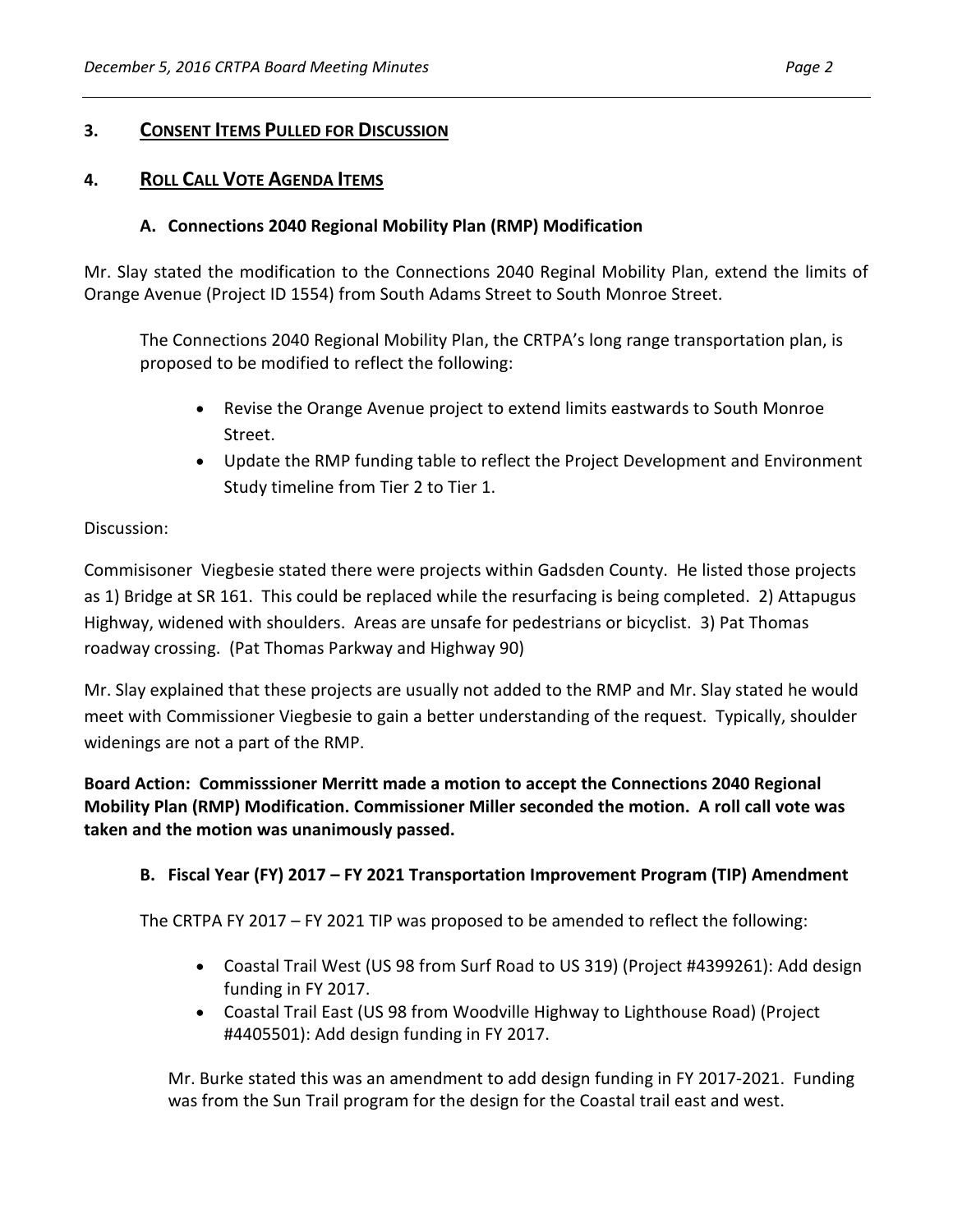**Board Action: Commissioner Merritt made a motion to accept the Fiscal Year (FY) 2017 – FY 2021 Transportation Improvement Program (TIP) Amendment . Commissioner Viegbesie seconded the motion. A roll call vote was taken and the motion was unanimously passed.** 

# **5. CRTPA ACTION**

### **A. DRAFT Fiscal Year (FY) 2018 – FY 2022 Work Program**

Regina Battles, Florida Department of Transportation (FDOT), District 3, presented the Draft FY 2018 – FY 2022 Work Program. CRTPA written comments on the Draft Work Program must be provided to the FDOT by January 23, 2017.

Ms. Regina Battles, stated the District held a public meting on November 21, 2016 to discuss and detail these projects to the public and received public comment. Ms. Battles outlined the Draft FY 2018-FY 2022 Work Program by county. Ms. Battles noted the Small County Programs are important to the rual counties within District 3.

Gadsden County received three new County Progam projects: Cooks Standing Road, Attapugus Highway and Hickory Street. Hickory Street was important, because this project was a part of a new program for municipalities located within the Small County Outreach Program (SCOP) Areas (\$9 Million). Chattahoochee was selected and received funding for the resurfacing on Hickory Street. Also noted, Little Sycamore Road has been placed in the current Fiscal Year. Gadsden also received three new federally funded safety projects. These are to replace guard rails and other improvements on Iron Bridge Road and Dover Scottland Road. There is also a safety project on Highbridge Road that included widening, paved shoulders and other amenities. An addition of two railroad crossing replacements on SR267 (I-10 to US-90 in Quincy) was included in the resurfacing project.

Commissioner Viegbesie mentioned again Pat Thomas roadway crossing. (Pat Thomas Parkway and Highway 90) and the bridge at Point Milligan Road (near Captian D's Seafood). Ms. Battles stated she would review these. She noted Point Milligan Road was funded with Small County Outreach Program (SCOP) funds and those funds do not allow for full replacement of bridges, only repairs to bridges.

Jefferson County received a new resurfacing project on US-90 from Willis Street to the Madison County line, this includes a reconfiguration at Salt Road, as requested. Also a new bridge replacement CR-259 over the Sea Board Coastline Railroadwas aded, as well as funding for CR-259 Lake Road resurfacing via Small County Outreach and Thompson Valley Road via Small County Road Assstance program. Also noted the advancement of the existing project W. Lake Road from 2018 to the current fiscal year. The county has a large number of bridge replacements that are already in the work program. These are both on and off system bridge projects coming up in the next fiscal years.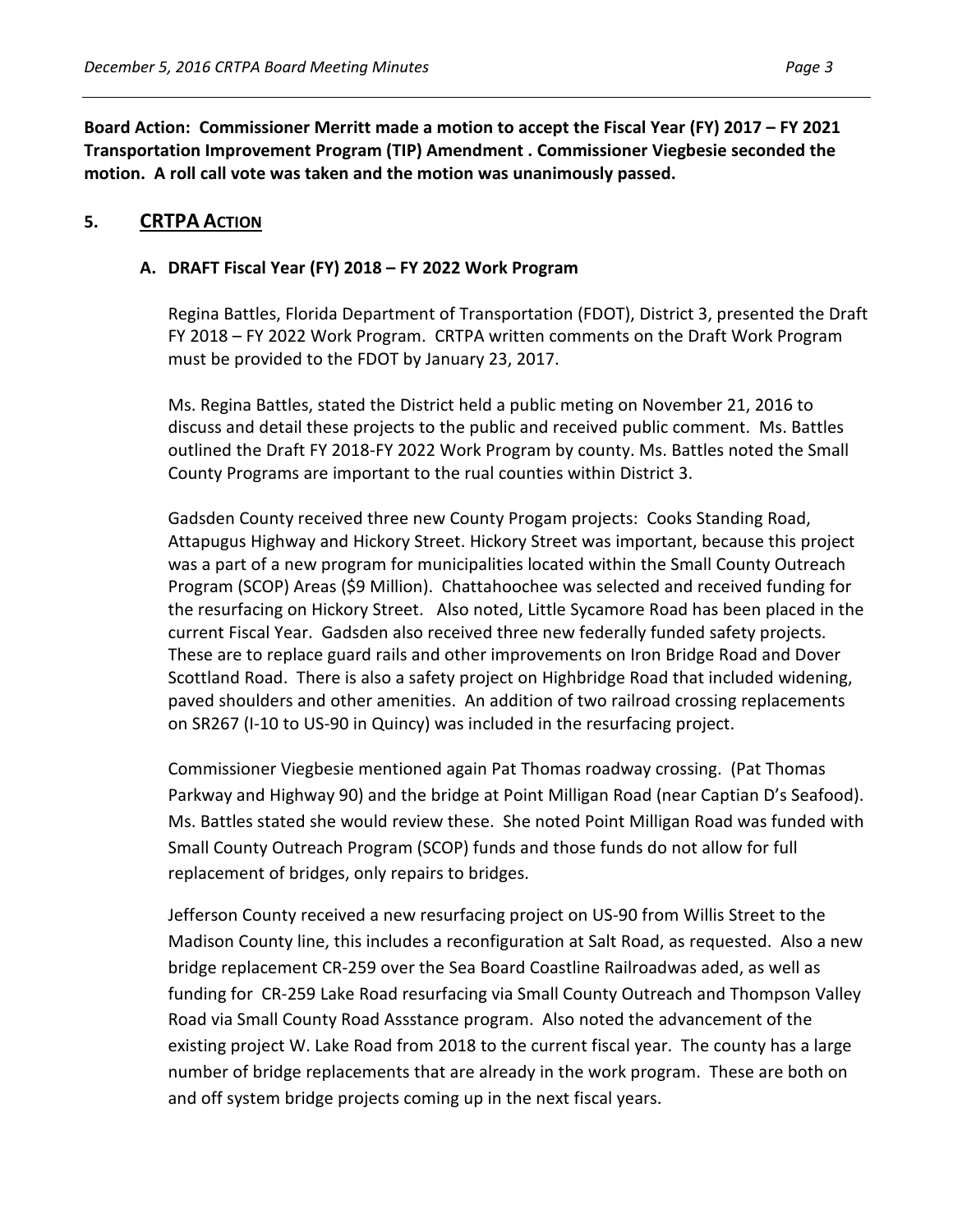Leon County received new construction funding in fiscal year 2022 for Capital Circle (from Crafordville Road to Spring Hill Road). Apalachee Parkway resurfacing project (from Capital Circle to the Jefferson County Line) was also added, as were, four new safety lighting retrofittings at Mahan Drive, South Adams Street, Pensacola Street and Lake Bradfordville Road via Federal Safety Funds. These projects are part of a state wide (Federal Safety Funds) program to improve lighting in areas that met the criteria with a high rate of night time crashes. Leon County also received funding for Safe Routes to School at Canopy Oaks, Kate Sullivan and other school areas around the county.

Commissioner Dozier briefly discussed the importance of coordinating funds to tie into Blueprint 2000 projects. Mrs. Lex stated Blueprint staff has already discussed leveraging options that were being discussed between the FDOT and Blueprint. The board requested a copy of the full Safe Routes to Schools list.

Wakulla County received a new trail project (Coastal Highway Trail project) from Surf Road to South of Tower Road) via Suntrail funding, as well as, Coastal Highway Trail project ROW funding from (south of Tower to Crawfordville, US319). Funding was received from the Small County Program projects, (Harvey Mill Road for paving of dirt road, East Ivan for widening and resurfacing). City of St. Marks received funding Riverside Drive/Old Fort Road for resurfacing. Shadeville Highway, an existing project, was advanced to current year and Ivan Church Road, was added to current year for resurfacing.

### **Board Action: This item was informational only, therefore no actions were taken.**

### **B. CRTPA ByLaw Revisions**

As discussed at the October 17, 2016 CRTPA Retreat, staff is proposing updates to the CRTPA's bylaws including the agency's meeting schedule.

Mr. Slay noted if this change was aproved, the changes would require a 30-day notification and would be posted (30 days prior) and included on the consent agenda for approval at the January 17, 2017 meeting. Commissioner Viegbesie noted his schedule would not allow for him to attend a meeting held on Tuesdays.

**Board Action: Commissioner Maddox made a motion to accept the CRTPA Bylaw Revisions. Commissioner Merritt seconded the motion. The motion was unanimously passed.**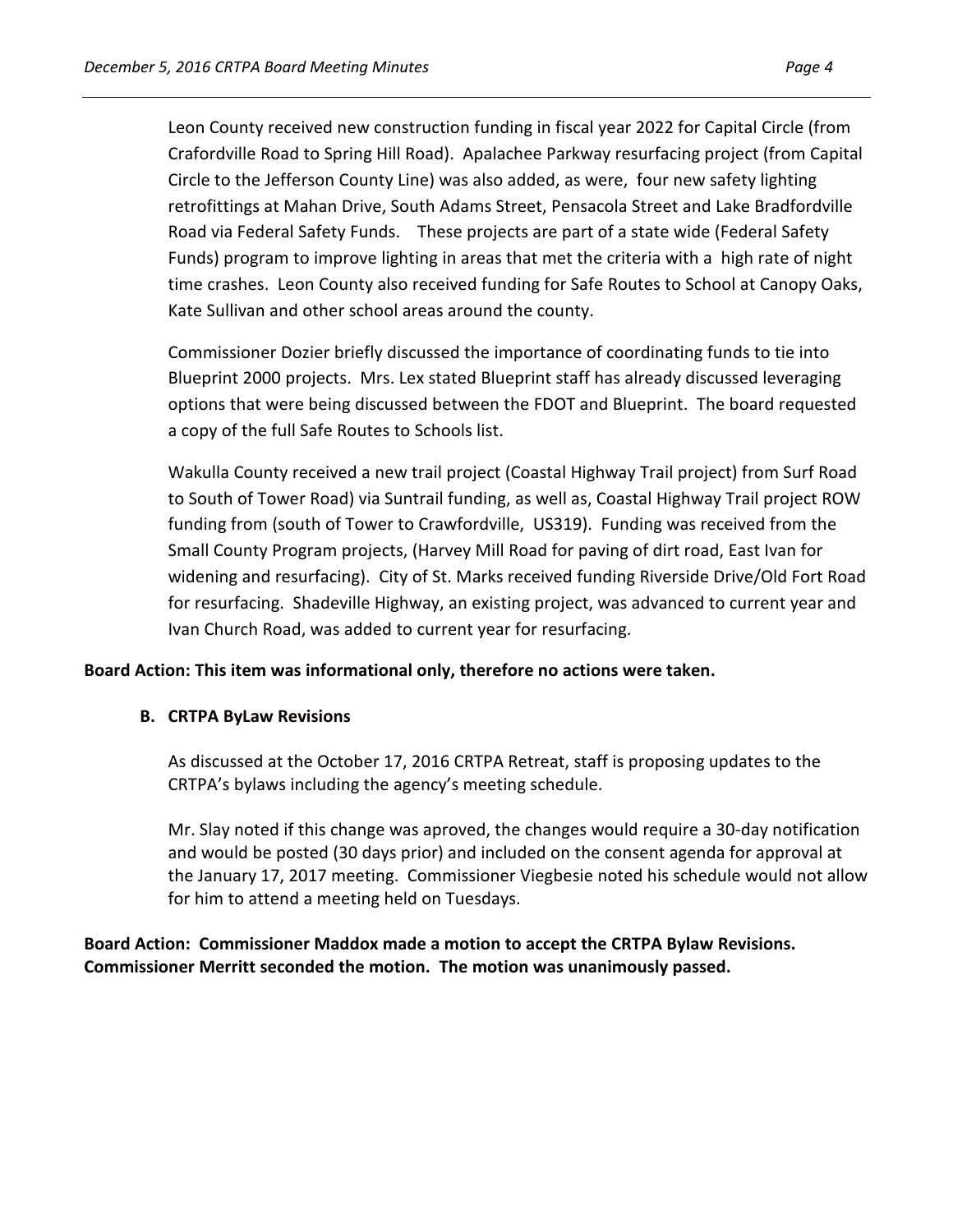### **C. Executive Committee Discussion**

This item sought Board direction related to the establishment of a CRTPA Executive Committee that was discussed at the October 17, 2016 CRTPA Board Retreat.

Mr. Slay stated staff reviewed other TPO/TPAs to find out what others are doing as it relates to Executive Committees and provided a list of standard duties the committee would handle. The committees that were reviewed were responsible for: the evaluation of the Executive Director, Budget Review, Development of Legislative priorities and issues that may arise during session. In the current by-laws a subcommittee is established by the board, which curently consists of Chair, Vice-Chair and past chair, to conduct the Executive Director's evaluation.

Mr. Williams noted any contract would have to be ratified by the full board. Commissoner Miller noted the need for minutes for the committee to be distributed to the full Board. Mr. Slay noted additional recommendations for any changes to by-laws would be brought before the board as a draft for approval, similar to the changes to be made today.

**Board Action: Commissioner Merritt made a motion to acept the Executive Committee recommendations as presented by staff. Commissioner Miller seconded the motion. The motion was unanimously passed.** 

### **D. 2017 CRTPA Meeting Calendar**

The 2017 CRTPA meeting calendar was developed for Board approval.

**Board Action: Commissioner Merritt made a motion to acept the 2017 CRTPA Meeting Calendar. Commissioner Miller seconded the motion. The motion was unanimously passed.** 

# **E. Election of CRTPA Chair and Vice-Chair**

Annually, CRTPA members elect a new Chair and Vice-Chair to serve for the upcoming calendar year. Currently, Commissioner Barfield and Commissioner Richardson hold the CRTPA Chair and Vice-Chair positions, respectively.

# **Board Action: Commissioner Dozier nominated Commissioner Richardson for Chairman. Commissioner Miller seconded the motion. The motion was unanimously passed.**

**Board Action: Commissioner Merritt nominated Commissioner Nick Maddox for Vice-Chairman. The motion was unanimously passed.**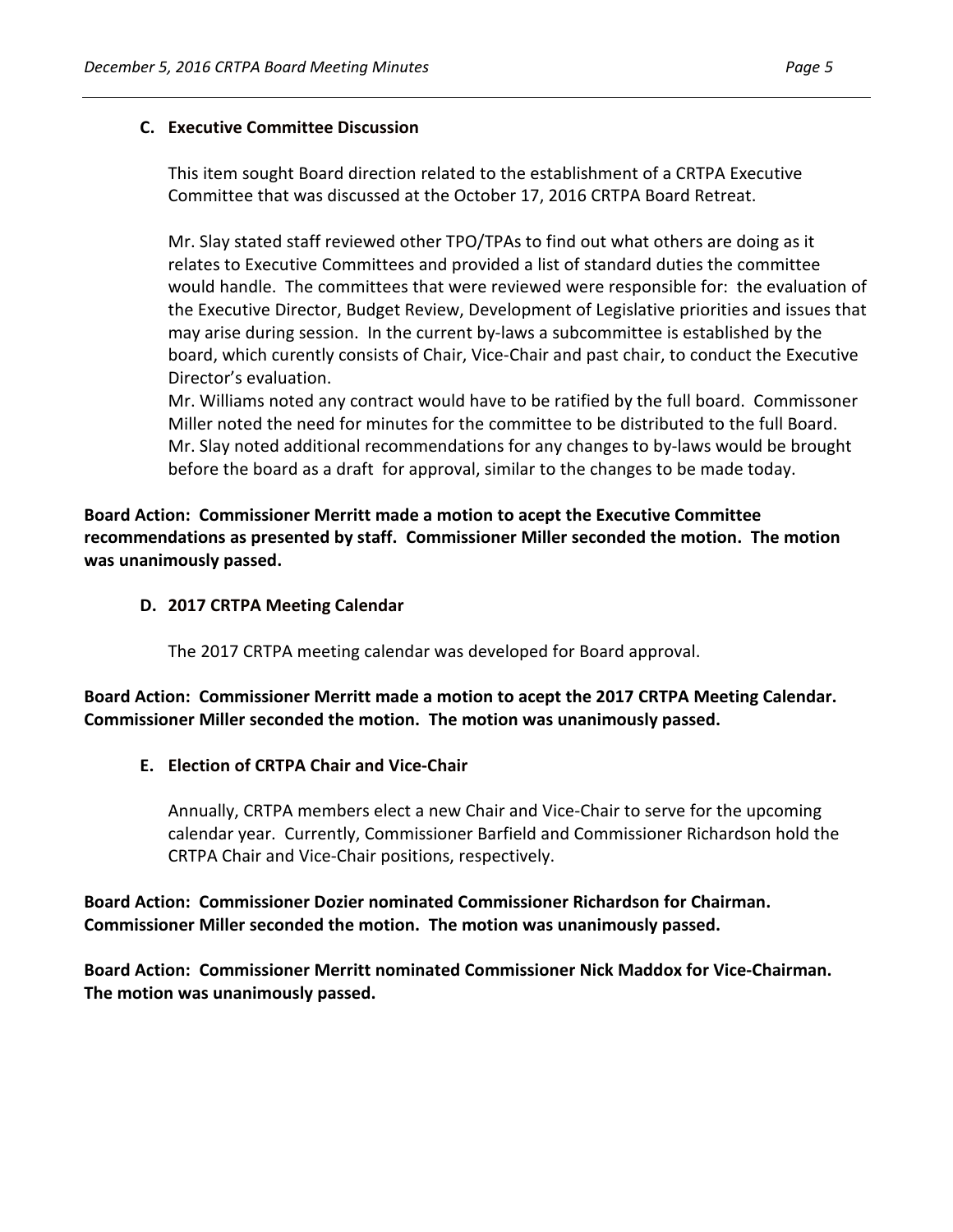## **F. Election of MPOAC Representative and Alternate**

Pursuant to CRTPA By-Laws, the CRTPA's Metropolitan Planning Organization Advisory Council (MPOAC) representative serves a 3-year term. In November 2013, Commissioner Delores Madison was elected to serve as the MPOAC Representative, with Commissioner Nick Maddox elected to serve out the remainder of her term in May 2015. Commissioner Barfield currently serves as the alternate.

**Board Action: Commissioner Merritt made a motion to retain Commissioner Nick Maddox to continue to serve as represntative for the MPOAC and retain Commissioner Barfield to continue to serve as the alternate.** 

### **G. Executive Director's Probationary Period**

This item sought Board direction related to the Executive Director's 90-day probationary period, contained within the employment agreement, which was up on October 16, 2017.

Commissioner Barfield stated that the Executive Director's Probationary Period was negotiated within the Executive Director's contract and sought board discussion and action.

# **Board Action: Commissioner Merritt made a motion to remove the Executive Director from the probationary status and continue employment. Commissioner Viegbsie seconded the motion. The motion was unanimously passed.**

Commissioner Barfield also stated the contract included a pay increase (2%) upon the ending of the probationary period for the Executive Director and sought board discussion and action**.** 

**Board Action: Commissioner Dozier made a motion to approve the pay increase (2%). Commissioner Miller seconded the motion. The motion was unaimously passed.** 

**Board Action: Commissioner Miller made a motion to process the pay increase retroactively to September 1, 2016. Commissioner Merritt seconded the motion. The motion was unanimously passed.** 

> Commissioner Barfield lastly noted, the evaluation of the Executive Director's progress. She noted this has not been done consistently in the past and sought board dicsussion and action. Commissioner Dozier made a suggestion to provide a standard 3 question evaluation to the members of the board and the board could provide feed back to the committee. Commissioner Richardson stated the entire board should provide input to the Executive Committee for the evaluation, prior to the Executive Committee and their recommendation would be brought before the full board for approval.